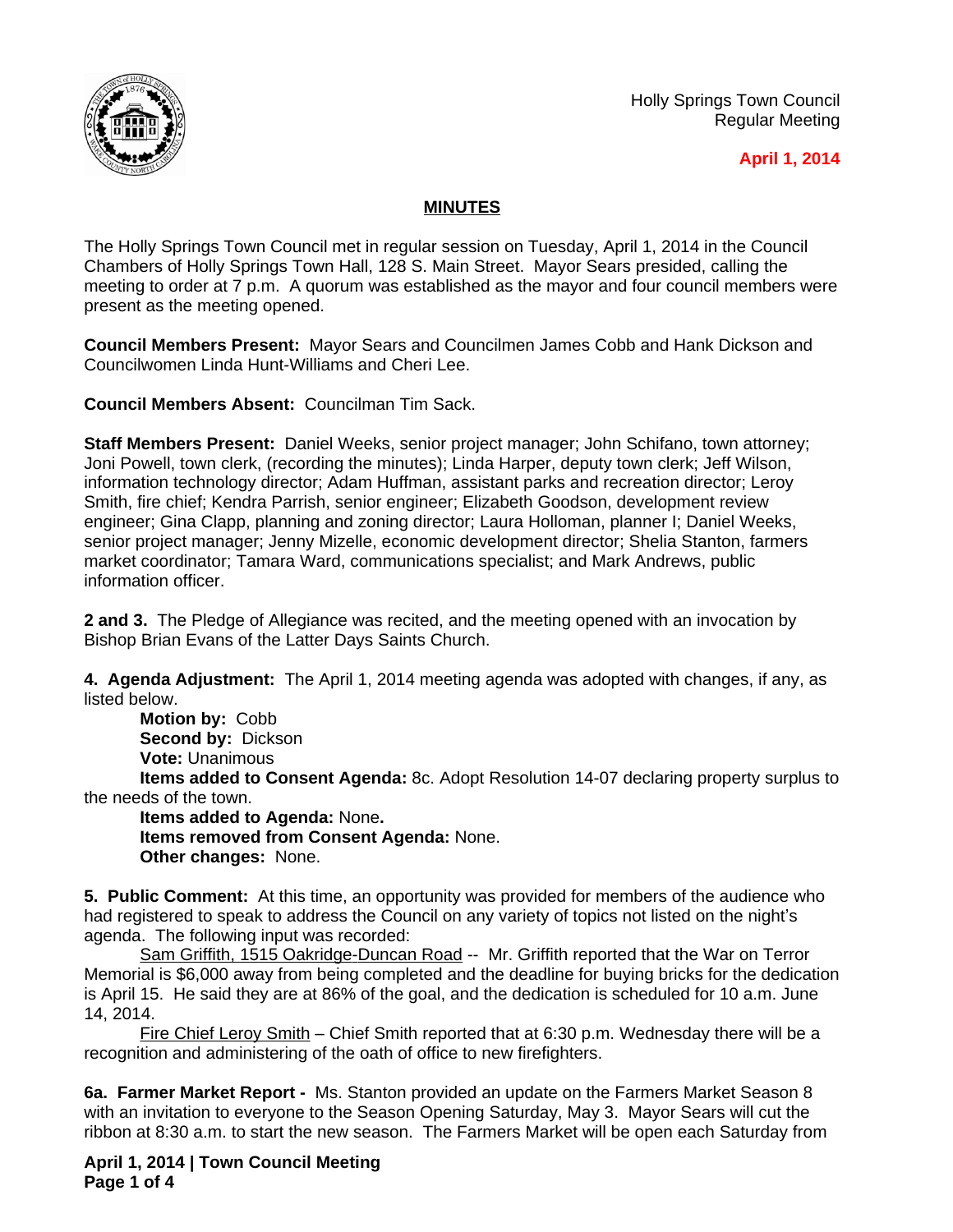8:30 a.m. to 12:30 p.m. May 4 through Oct. 12 in the E. Center Street public parking lot.

Ms. Stanton provided an overview on the market's webpage and communication strategy for the year as well as changes to the event schedule that includes new events and new partnerships. She reported that this year's Blue Ribbon sponsor is GMA Supply.

**Action:** None.

**7a. Public Hearing: Rezoning Petition 14-REZ-04 –** Ms. Holloman said the Town has received a request to conditionally rezone a parcel totaling approximately 3.18 acres from RT: Research and Technology to BT-CU: Business and Technology Conditional Use. The property is located at 180 Newspaper Way and is adjacent to G.B. Alford Highway.

She said the following are developer commitments offered by the petitioner:

1. Exclude the following uses:

- Communication Relay Tower;
- Non-municipal sewage treatment plant;
- Non-municipal utility substation;
- Non-municipal water treatment plant;
- Storage tanks nonhazardous;
- Kennel with outdoor runs;
- Electric transmission and distribution;
- Electric relay station;
- Automotive sales and service.

Zoning conditions are offered by the petitioner to be placed on the property and are not required by the Town, she said.

Ms. Holloman said the planning board had reviewed the petition and recommends approval following a 5-1-2 vote.

With that explanation completed, Mayor Sears opened the public hearing. The following comments were recorded:

Don Mizelle, 5429 Shoreline Ct., representing the petitioner - Mr. Mizelle addressed the Council saying that the parcel would be developed to a higher standard because it is highly visible from G.B. Alford Highway. He also noted that the property has some brownfield environmental issues and that this zone map change would put the owner on a path to making something much better out of the site.

There being no further comments, the public hearing was closed.

**Action #1:** The Council approved a motion to accept the following statement as being true: *"The requested zone map change from RT: Research & Technology to BT: Business & Technology is consistent with the Vision Holly Springs Comprehensive Plan since the Future Land Use Plan Map indicates this property as Business Park and the Business & Technology District allows for a variety of clean industry uses."*

**Motion by:** Dickson **Second by:** Cobb **Vote:** Unanimous

**Action #2:** The Council approved a motion to adopt ordinance 14-REZ-04 to approve and enact Zone Map Change Petition #14-REZ-04 to change the zoning of 3.18 acres of Wake County PIN # 0649438316 from RT: Research & Technology to BT-CU: Business & Technology Conditional Use as submitted by Longleaf Development Services with the following conditions offered by the petitioner:

1. Exclude the following uses:

- Communication Relay Tower;
- Non-municipal sewage treatment plant;
- Non-municipal utility substation;
- Non-municipal water treatment plant;
- Storage tanks nonhazardous;

**April 1, 2014 | Town Council Meeting Page 2 of 4**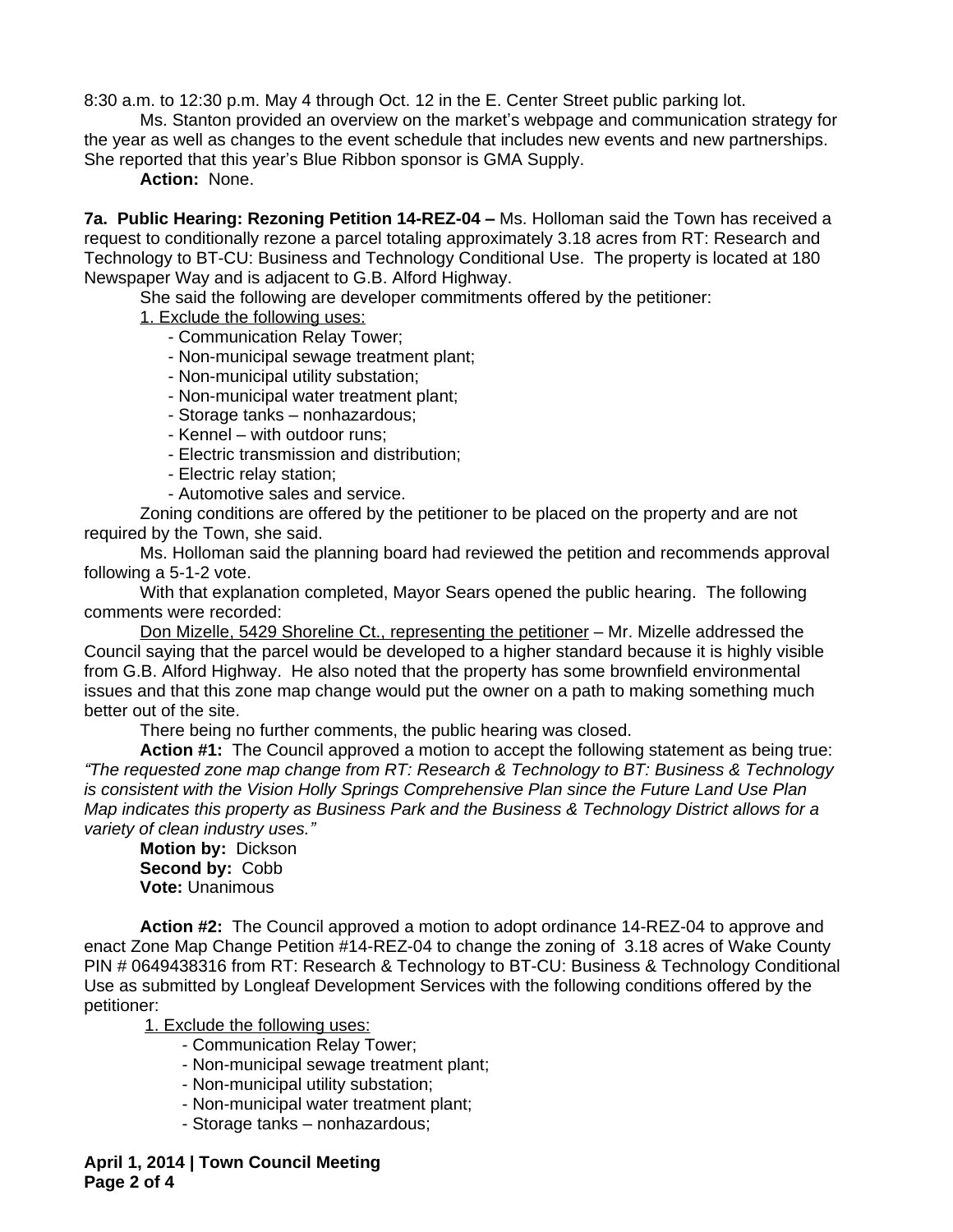- Kennel with outdoor runs;
- Electric transmission and distribution;
- Electric relay station;

- Automotive sales and service.

**Motion by:** Williams **Second by:** Cobb **Vote:** Unanimous *A copy 14-REZ-04 Ordinance is attached to these minutes.*

**8. Consent Agenda:** The Council approved a motion to approve all items on the Consent Agenda. The motion carried following a motion by Councilman Cobb, a second by Councilman Dickson and a unanimous vote. The following actions were affected:

8a. Minutes – The Council approved minutes of the Council's Winter Retreat held Feb. 21-22, 2014.

8b. New World Systems Contract Amendment - The Council approve license swap agreement between the Town of Holly Springs and New World Systems, changing from eSuite portal to eCommunity eLicenses.

8c. Resolution 14-07 - The Council adopted Resolution 14-07 declaring property surplus to the needs of the town.*A copy Resolution 14-07 is attached to these minutes.*

**9. Other Business:** Mayor Sears reminded citizens about pedestrian safety in crosswalks and he asked the communications department to preview its new public service announcement television spot on the subject.

**10. Manager's Report:** Mr. Weeks reported on a number of key dates and programs.

**11. Closed Session:** The Council approved a motion to enter Closed Session, pursuant to North Carolina General Statute 143-318.11(a)(3) to discuss potential litigation involving Holly Springs Quality Food Mart and existing litigation involving the estate of James Booker; and pursuant to General Statute 143-318.11(a)(5) to discuss right of way acquisition in the Main Street Extension project.

**Motion by:** Williams **Second by:** Dickson **Vote:** Unanimous

## *General Account of Closed Session – April 1, 2014.*

In general, Council received an update from Mr. Schifano on the matter of how a Town contractor drilled into an underground gasoline storage tank that was inexplicably in the road right of way at Holly Springs Road and Main Street. Mr. Schifano said that much more research would be conducted to try to determine how the tank came to be in the right of way and how best to mitigate the fuel leakage site and at whose expense.

Mr. Schifano advised his client in the matter of James Booker Estate vs. the Town of Holly Springs following a motorcycle accident in 2012.

Mr. Schifano discussed terms with the Council in acquiring right of way for the Main Street Extension project, and he noted that the eminent domain procedure may be necessary.

No action was taken in closed session, other than a motion to return to open session.

**Action:** The Council approved a motion to return to open session, and the motion carried unanimously.

## *-- End of General Account*

**12. Adjournment:** There being no further business for the evening, the April 1, 2014 meeting of the Holly Springs Town Council was adjourned following a motion, a second and a unanimous vote.

**April 1, 2014 | Town Council Meeting Page 3 of 4**